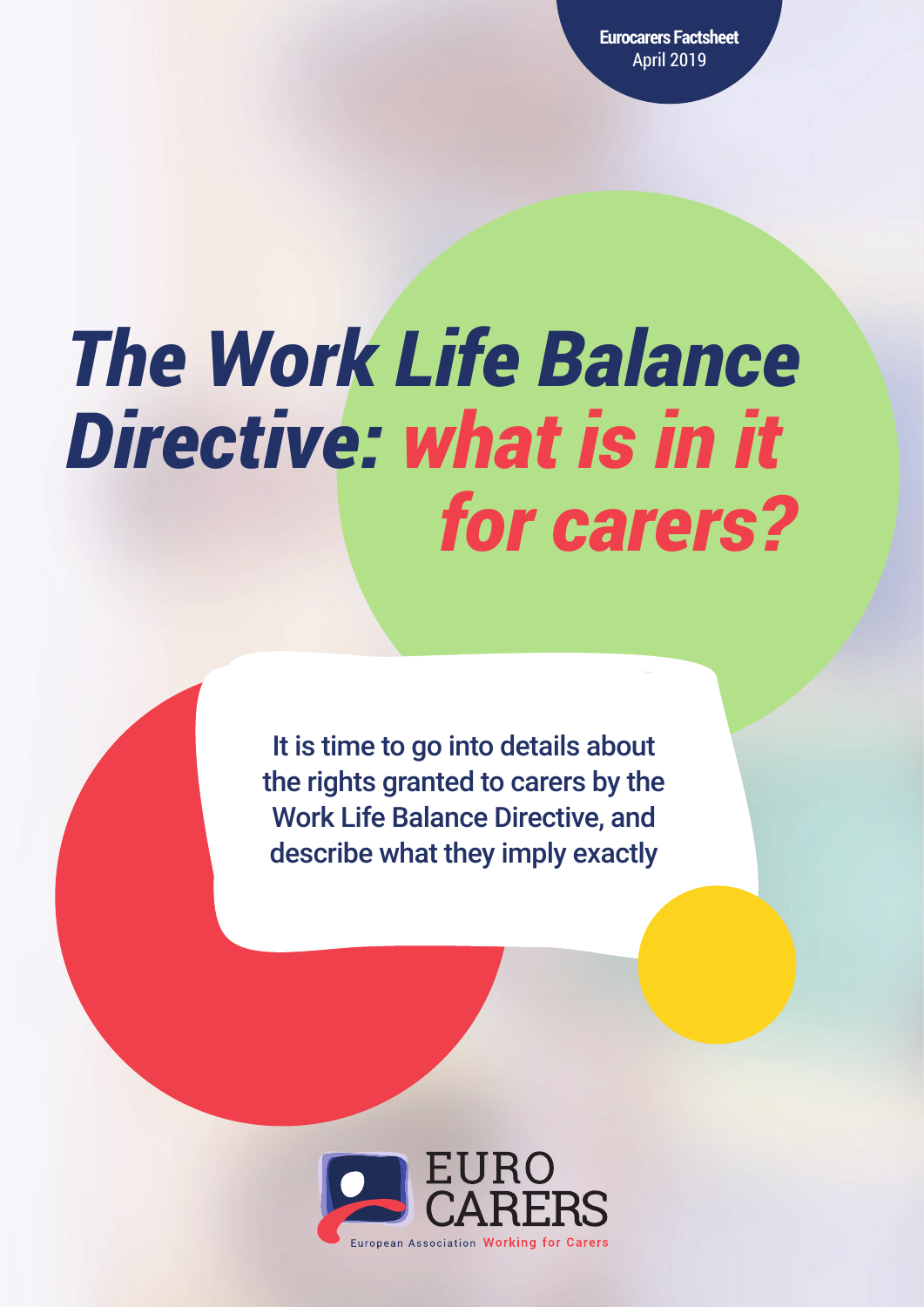**As the carers' movement welcomes the much-awaited adoption of the 'Work Life Balance Directive' by the European institutions, it is time to have a closer look into the rights granted to carers through this new EU piece of legislation, and explain what they involve exactly.**

In particular, it is important to underline that, whereas the EU institutions have introduced new rights for family and carers, Member States retain significant room of manoeuvre in implementing these rights.

This factsheet is aimed at informal carers, carers organisations and practitioners interested in this promising policy development and willing to monitor its implementation process. As a matter of fact, it will be of crucial importance for stakeholders to get involved and to engage with their national/regional government to ensure a transposition of the Directive that brings concrete change in the daily life of carers. This document details the new rights for carers introduced by this EU legal act, the aspects that are left to the appreciation of Member States as well as the recommendations made by EU institutions regarding implementation.

*1The issue of the definition: who should be considered as a 'carer'?*

**First of all, the Directive builds on a strict definition of the carer, namely a worker "providing personal care or support to a relative [son, daughter, mother, father, spouse or partner in civil partnership], or a person living in the same household, in need of significant care or support due to a serious medical reason"** (Article 3). **The Directive concerns working carers only.**



#### **However, Member States still have unlimited leeway to expand on this definition:**

- > They will define what is considered as a "serious medical reason";
- > They are encouraged by EU institutions to make the right to carers' leave available for additional relatives such as grandparents and siblings, but this is not compulsory.

**Eurocarers advocates for the use of a comprehensive definition which goes beyond next of kins and cohabitants to include all people providing support and care on a voluntary basis (e.g. friends and neighbours). We also believe that carers who are not in employment should be recognised and supported.**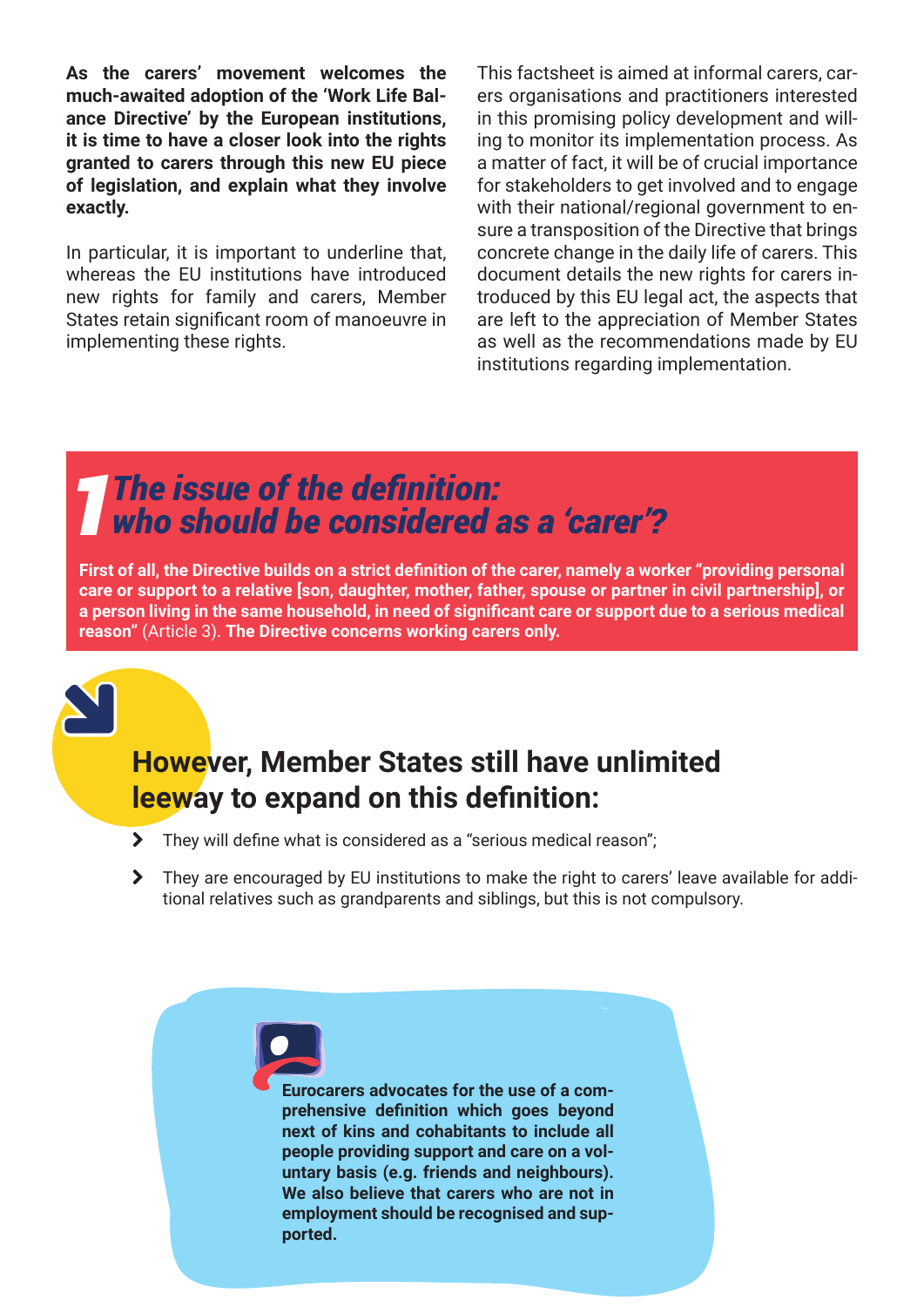## *2The right to a carers' leave*

**The Directive establishes a right to a minimum of 5 days of leave per year per worker for caring purposes: "***This Directive lays down minimum requirements related to paternity, parental and carers' leave and to flexible working arrangements for parents and workers with caring responsibilities.***" [...] "***Member States shall take the necessary measures to ensure that workers have the right to carers' leave of five working days per year, per worker.***"** (Article 6)

## **The issue of payment**

¦ **Importantly, Member States will get to decide whether this leave should be paid or not.**  Having said that, they are strongly encouraged to do so: "*Whereas the decision whether to provide a payment or allowance for carers' leave remains with the Member States, they are encouraged to introduce such payment or allowance in order to guarantee an effective use of the right to the leave by workers with caring responsibilities, in particular men*" (Recital 19).



**Eurocarers has been calling for a fair compensation of the time devoted to caring by informal carers, in particular when their contribution entails a reduction of their working time. The carer's leave must be financially compensated in order to prevent carers from financial hardship.** 

### **Member States' Room for manoeuvre also concerns other aspects of the leave, including:**

- $\blacktriangleright$  The number of days to be taken up by case The Directive lays down minimum rights and Member States are therefore free to provide more than 5 days should they want to do so;
- $\blacktriangleright$  The periodicity at which the leave is made available to carers (i.e. on an annual basis), can be subject to enhancement by Member States;
- **◆** Member States can define the criteria to access to the leave in relation to the person in need of care or support, or as regard the circumstances of the carer;
- > Member States can also decide whether the leave is granted to a carer in the context of one caregiving relationship only or whether carers may find themselves in situations where they provide care to more than one person and are therefore entitled to more benefits;
- > Finally, it also belongs to Member Statesto decide whether medical justification should be produced to benefit from the leave. (Recital 17)

**On these aspects, Eurocarers strongly believes that the carer's choice and flexibility should be ensured, so that he/she can fully benefit from this new right.**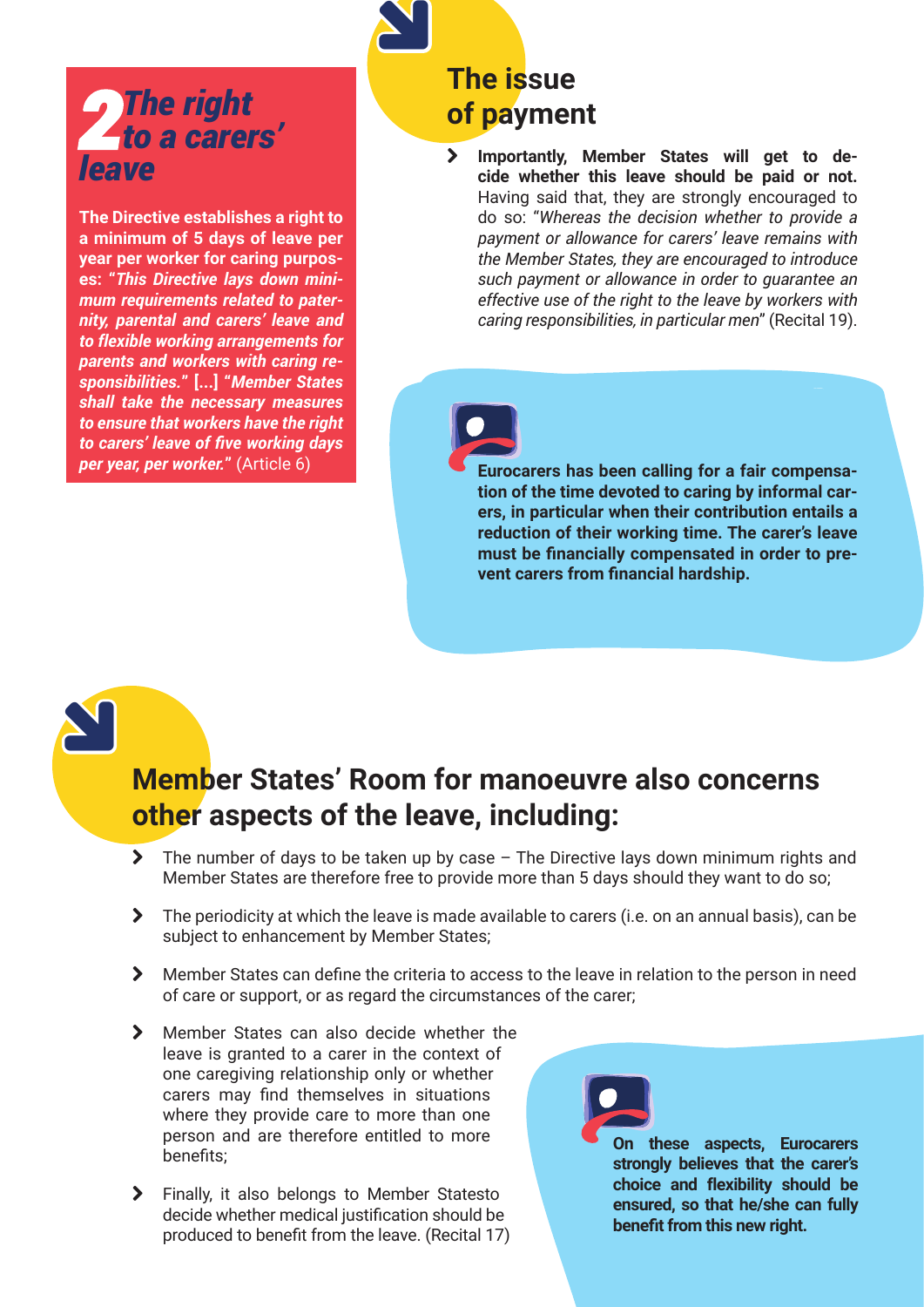# *3The right to request flexible working arrangements*

**The Directive establishes a right for carers to request flexible 'working arrangements' (meaning "the possibility for workers to adjust their working patterns, including through the use of remote working arrangements, flexible working schedules, or a reduction in working hours") to which employers must respond. The worker being granted flexible working arrangement has the right to return to original working patterns when needed.** 

**"Member States shall take the necessary measures to ensure that (…) carers have the right to request flexible working arrangements for caring purposes. The duration of such flexible working arrangements may be subject to a reasonable limitation.** (Article 9 §1)

**"Employers shall consider and respond within a reasonable period of time to requests for flexible working arrangements (…) and justify any refusal or postponement of such a request".** (Article 9 §2)

**(…) the worker shall have the right to return to the original working pattern at the end of the agreed period. The worker shall have the right to request to return to the original working pattern before the end of the agreed period whenever a change of circumstances so justifies. Employers shall be obliged to consider and respond to such requests, taking into account the needs of both employers and workers.** (Article 9 §3)



### **How it can be adapted by Member States:**

- > The right to request flexible working arrangements might be subject to a **period of work qualification or a length of service** qualification which shall not exceed **six months** (Article 9 § 3a);
- ¦ Member States might **limit the duration** of flexible working arrangements (Recital 21 a);
- ¦ The case of the small and medium-sized enterprises (SMEs) : "*Member States are invited to thoroughly assess the impact of their transposition act on SMEs (…), with specific attention to micro-enterprises and to the need to avoid any unnecessary administrative burden.*" (Recital 30)



**On these aspects, it will be important that the right to request flexible working arrangements is made accessible to all carers, including those concerned by non-standard forms of work, and that the duration of flexible working arrangements responds to the needs of the carer.**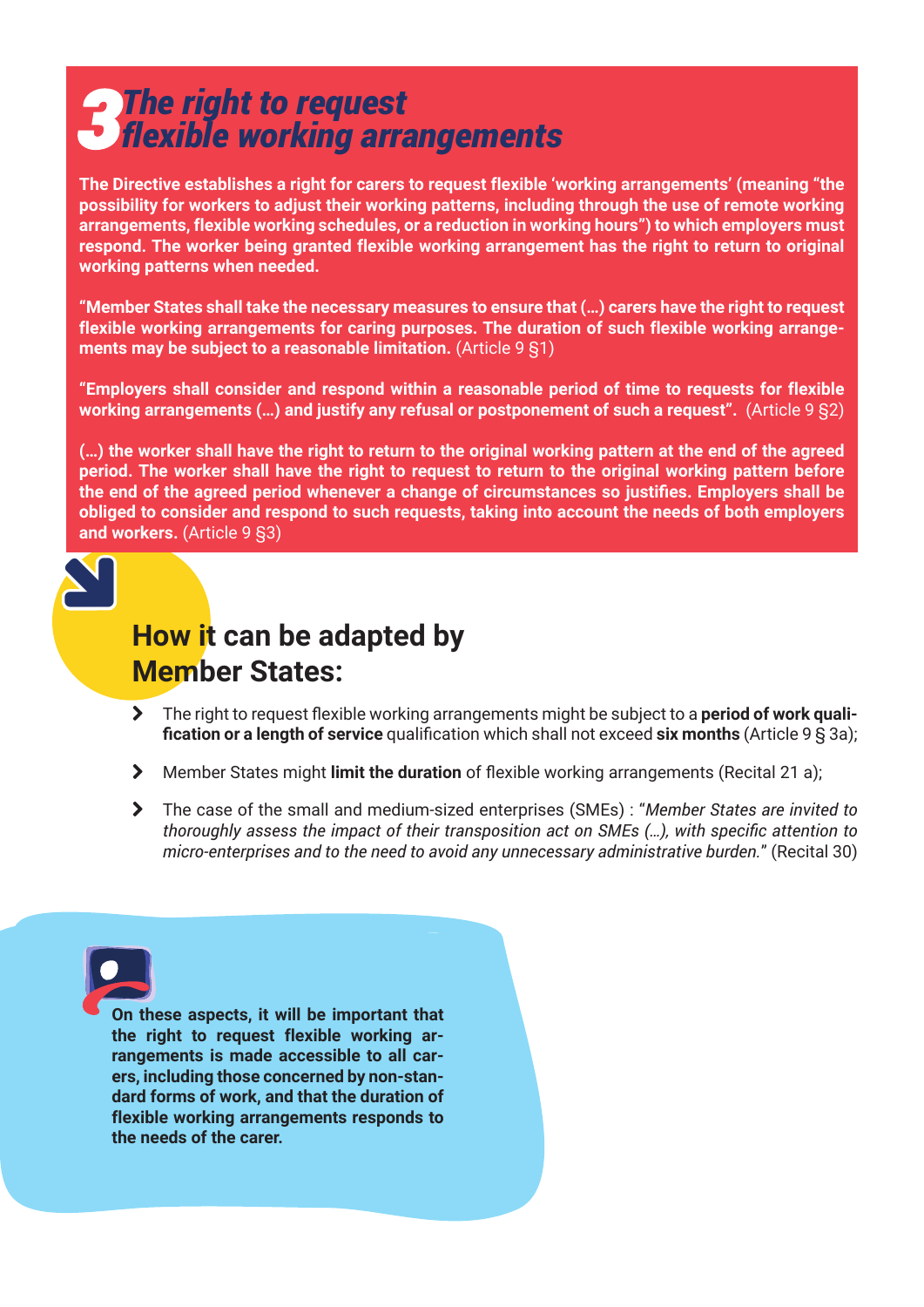# *4Protection of workers*

**The Directive foresees that Member States take the necessary measures to protect working carers against discrimination or dismissal on the ground that they have exercised these new rights.** (Article 11 & 12)



**It is crucial that workers are made fully aware of their rights. Furthermore, public authorities and stakeholders should seek to raise awareness about informal carers in the wider society, contributing to a better understanding of their contribution and needs.** 

# *5The promotion of a dialogue aimed at fostering the reconciliation of work and private life*

**The introduction of new rights for carers is part of a wider objective of ensuring a better work life balance across the whole life cycle for all, parents as well as carers. It is guided by the recognition that the current situation is detrimental in terms of quality of life of people trying to combine work and care, and gender equality, as women tend to take most of the care responsibilities. Supporting the full participation of women on the labour market through an improved work life balance and more equal sharing of care between genders is expected to have a positive impact on our economy. Moreover, work life balance policies on the work place are likely to improve occupational health and retain skilled workers, to the benefit of the enterprise.** 



#### **How Member States are invited to implement this dialogue:**

**→** Beyond a pure legislative process, the Directive invite Member States to mobilise all stakeholders about the potential gains for all of fostering the reconciliation of work and private life, and build the implementation on a dialogue with social partners as well as with other partners "*such as* 

*non-governmental organisations, local and regional authorities, service providers which promote work-life balance policies*" The Directive recommends that the implementation is accompanied by activities such as "*promoting work life balance measures in the workplace, establishing voluntary certification systems, vocational training, raising awareness and information campaigns*" (Recital 31).



**Obviously, carers organisations have their place in this dialogue and the activities recommended.**

**[Eurocarers' proposed EU strategy for carers](https://eurocarers.org/download/5315/)  [across Europe](https://eurocarers.org/download/5315/), which defines 10 core steps to implement a carer-friendly policy environment seeking to recognise, support and empower informal carers in a comprehensive and coherent manner, might be used as a reference in this dialogue.**